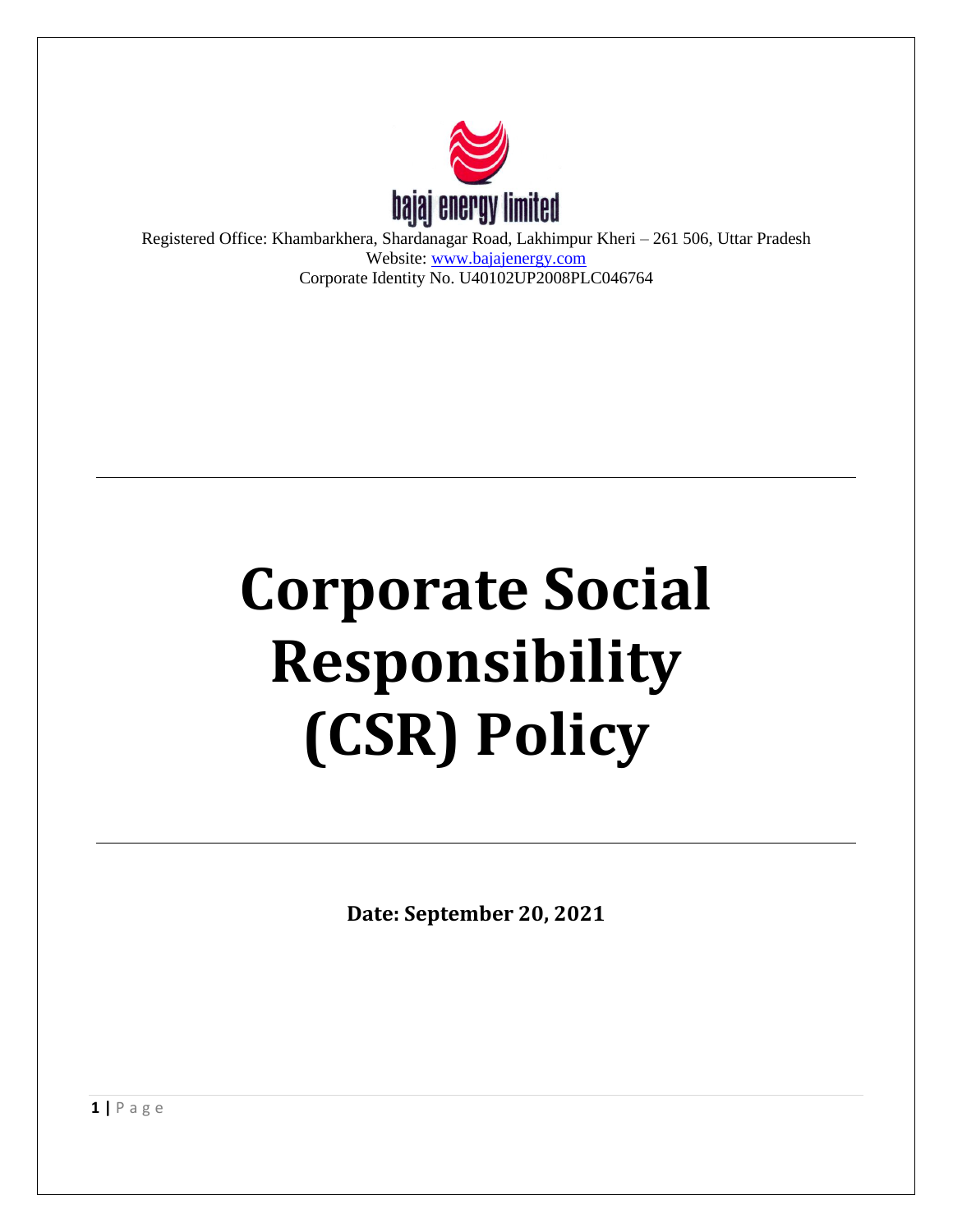## **Contents**

| 2.               |  |
|------------------|--|
| 3.               |  |
| $\overline{4}$ . |  |
| 5.               |  |
| 6.               |  |
| 7.               |  |
| 8.               |  |
| 9.               |  |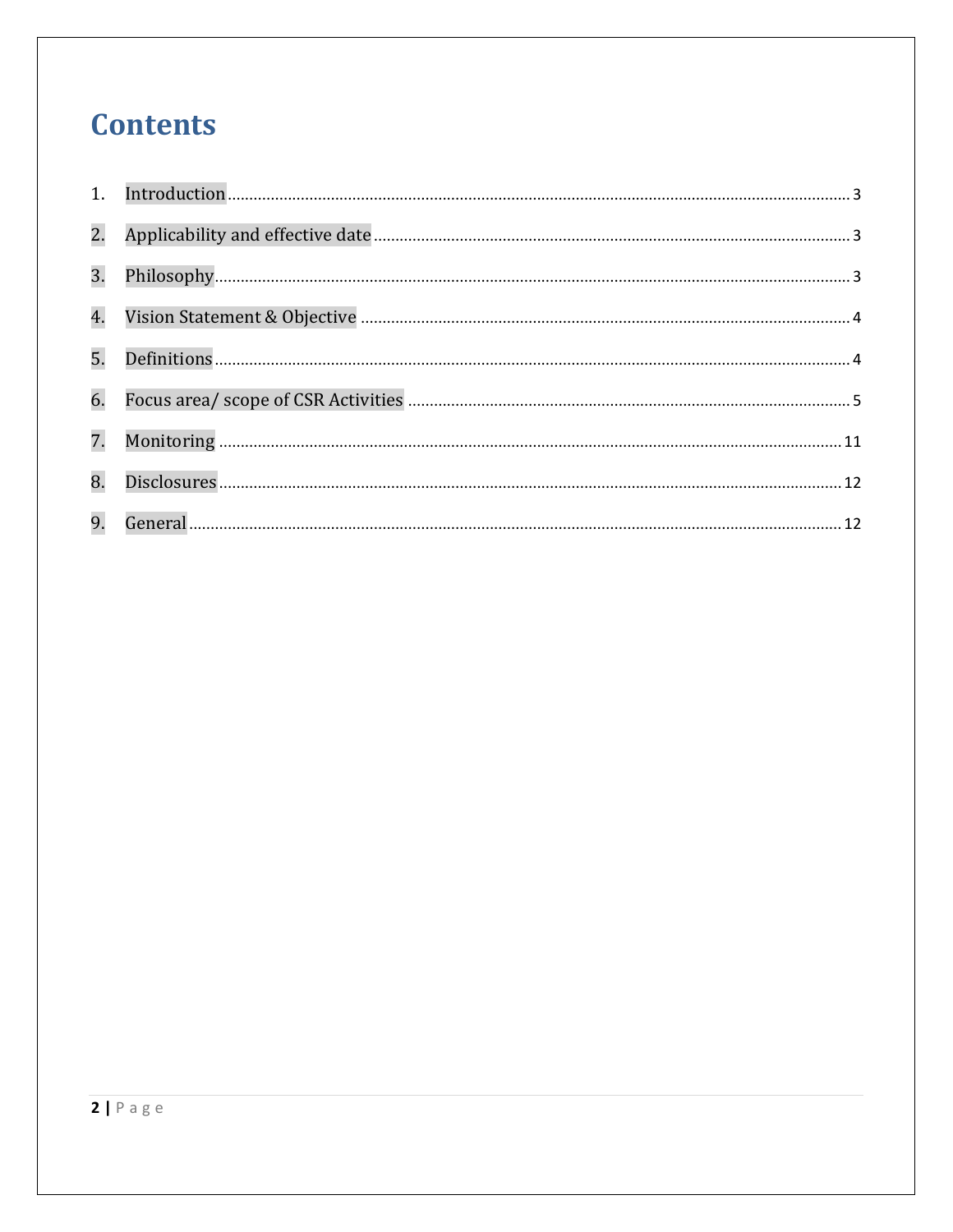## <span id="page-2-0"></span>**1. Introduction**

The Companies Act, 2013 (Act) read with the Companies (Corporate Social Responsibility Policy) Rules, 2014 (CSR Rules) introduced specific provisions relating to corporate social responsibility and defined the term Corporate Social Responsibility (CSR), CSR Committee, CSR Policy, Net Profit, etc. The Act and the Rules have also laid down the criteria for complying with the provisions relating the CSR, nature of projects, programmes and activities that can be undertaken as CSR activities, manner in which the CSR activities shall be undertaken, constitution of CSR Committee, formulation of CSR Policy, annual repost on CSR, etc.

## <span id="page-2-1"></span>**2. Applicability and effective date**

This policy provides the framework for CSR Programme of Bajaj Energy Limited (BEL). This policy shall apply to all CSR initiatives and activities taken up by the Company at the various plants, offices and other locations of the Company, for the benefit of different segments of the society, especially the deprived, under privileged and differently abled persons. This policy shall be effective from December 25, 2014.

## <span id="page-2-2"></span>**3. Philosophy**

Corporate Social Responsibility (CSR) is built into the DNA of the Company. It was the profound conviction of our farsighted founder, Late Shri. Jamnalal Bajaj, that the wealth of the business enterprise was bequeathed to it in sacred trust by society. The mission and mandate of the business organisation was to deploy this wealth for the social good. The essence of this trusteeship, a concept firmly anchored on Gandhian philosophy, has always been the guiding principal for business management in BEL.

We in BEL are deeply and humbly conscious of our social commitment. BEL's inclusive business model has always encompasses social welfare in a holistic sense. CSR is an ethic that permeates every layer of BEL's corporate structure.

We believe that inclusive growth is growth that looks beyond corporate profits and bottom lines.

The CSR activities of the Company are guided by the primary objective of to act as a catalyst to support rural communities, to build their capacity for efficient utilisation of human and natural resources through a participatory approach, thereby improving the quality of their lives.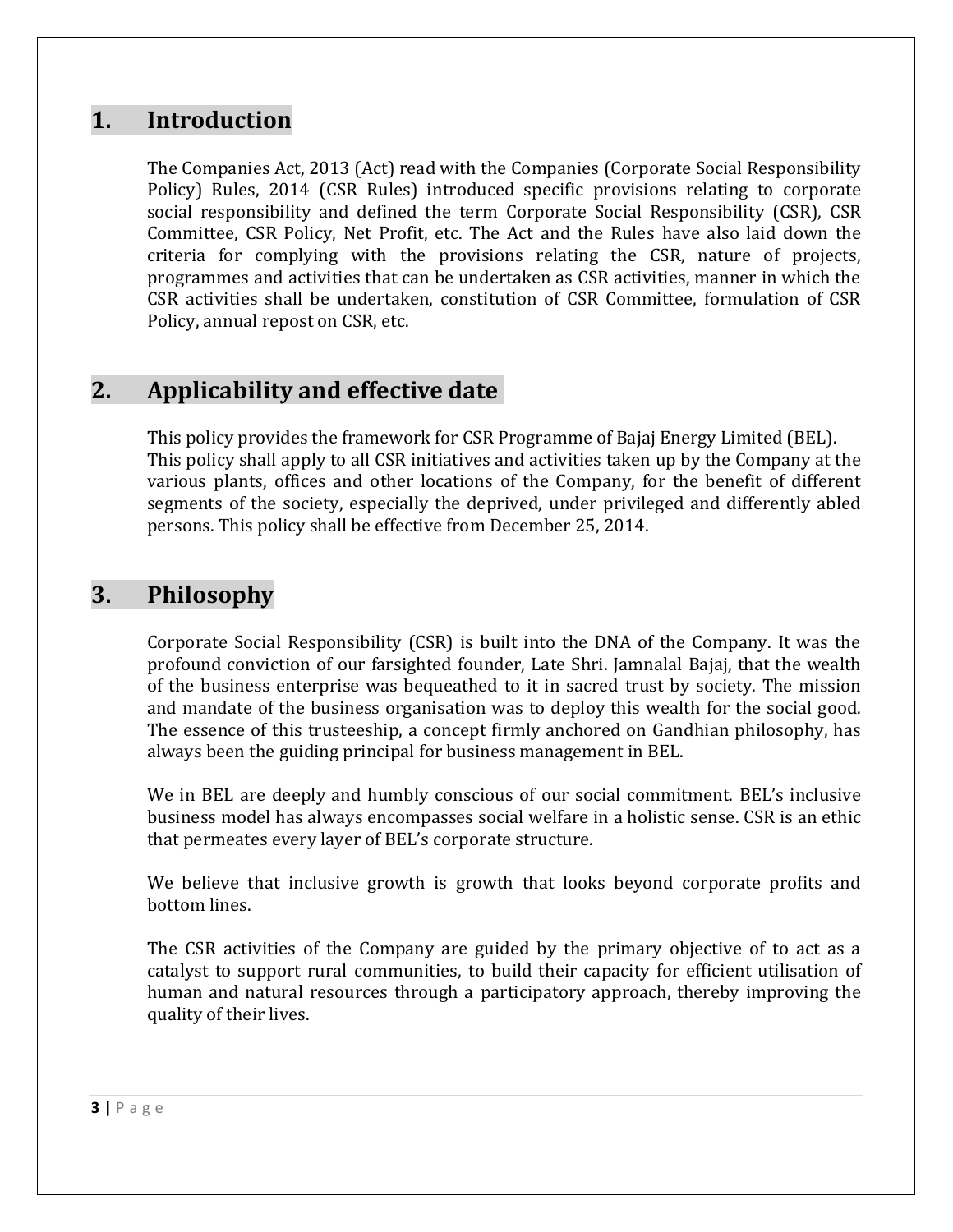## <span id="page-3-0"></span>**4. Vision Statement & Objective**

As part of socially responsible company, BEL has and continues to adopt policies and business strategies to effectively integrate emerging environmental, social and economic considerations. Whether it's through conserving energy, recycling or finding innovative solutions to environmental and social challenges, BEL is committed to being a respectful, responsible and positive influence on the environment and the society in which we operate. Efficient power management, infrastructure sharing, use of eco-friendly renewable energy sources, etc; are some of the inbuilt practices in our day-to-day business operations, to ensure a clean and green environment.

This policy outlines the Companies social and moral responsibilities to consumers, employees, shareholders, society and local community and lays down guidelines and mechanism for carrying out programmes, project and activities that actively assist in overall improvement in the quality of life of social community residing in the vicinity of its plants and society at large as also making them self-reliant, safeguarding of health, preservation of ecological balance and protection of environment. The primary objectives of this Policy are:-

- a) To ensure an increased commitment at all levels in the Company, to operate its business in an economically, socially & environmentally sustainable manner, while recognizing the interest of all its stakeholders.
- b) To directly or indirectly take up programmes that benefit the communities in and around its work centres and results, over a period of time, in enhancing the quality of life & economic well-being of the local population.
- c) To generate through its CSR initiatives, a community goodwill for BEL and help reinforce a positive & socially responsible image of BEL as a corporate entity.

## <span id="page-3-1"></span>**5. Definitions**

- a) "**Board of Directors**" or "**Board**" means the Board of Directors of Bajaj Energy Limited, as constituted from time to time.
- b) "**Company**" means a company incorporated under the Companies Act, 2013 or under any previous company law.
- c) "**CSR Committee**" means Corporate Social Responsibility Committee constituted by the Board of Directors of the Company, from time to time, under provisions of the Companies Act, 2013.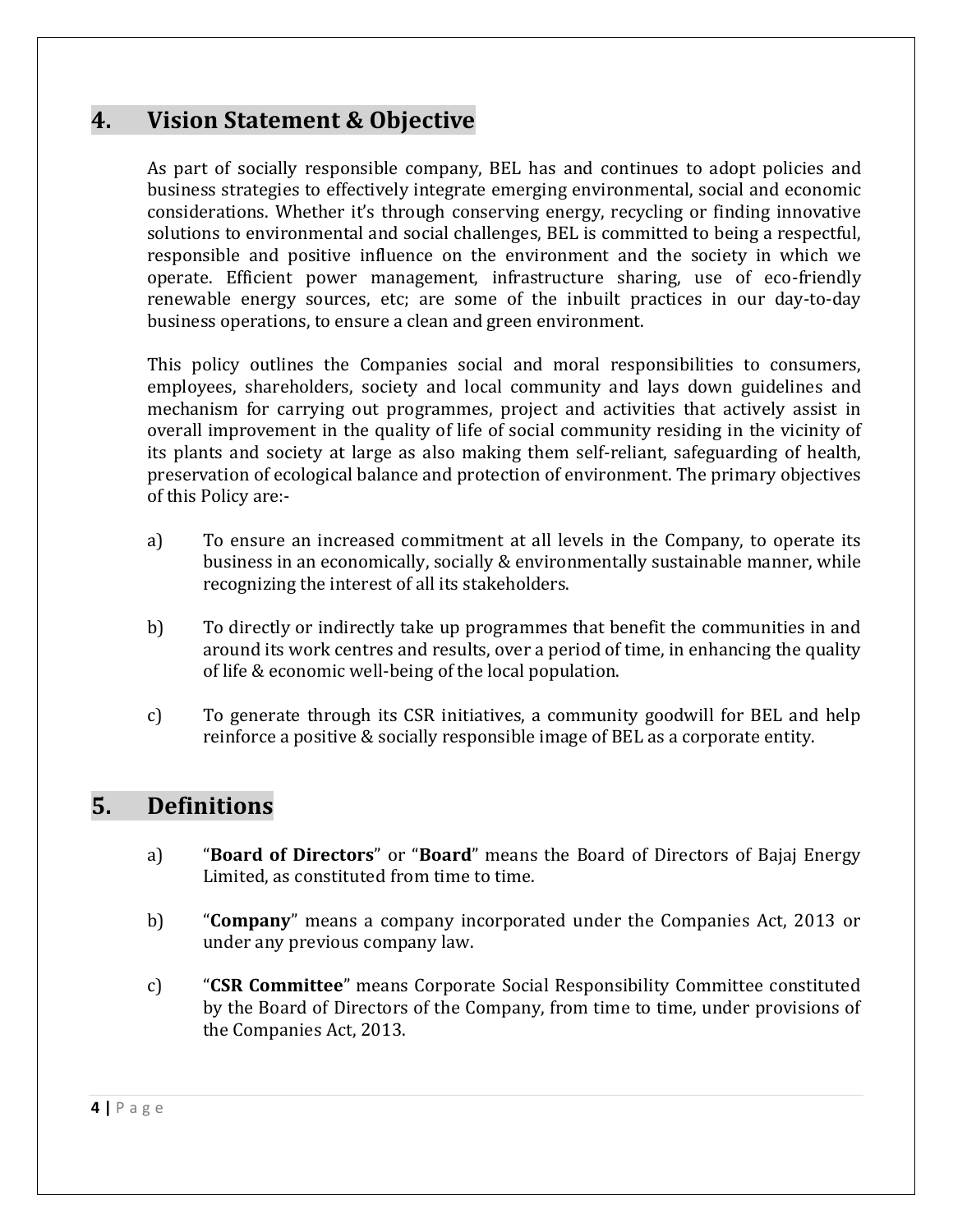- d) "**Independent Director**" means a director of the Company, not being a whole time director and who is neither a promoter nor belongs to the promoter group of the Company and who satisfies other criteria for independent director under the Companies Act, 2013 and the SEBI (Listing Obligations and Disclosures Requirements) Regulations, 2015.
- e) "**CSR Policy**" means a statement containing the approach and direction given by the board of a company, taking into account the recommendations of its CSR Committee, and includes guiding principles for selection, implementation and monitoring of activities as well as formulation of the annual action plan;
- f) "**Net profit**" means the net profit of a company as per its financial statement prepared in accordance with the applicable provisions of the Act, but shall not include the following, namely: -
	- (i) any profit arising from any overseas branch or branches of the company, whether operated as a separate company or otherwise; and
	- (ii) any dividend received from other companies in India, which are covered under and complying with the provisions of section 135 of the Companies Act, 2013.

## <span id="page-4-0"></span>**6. Focus area/scope of CSR Activities**

#### **a) Identification of Focus Areas And Strategic Initiatives**

BEL will undertake CSR projects related to the list of activities prescribed under Schedule VII of the Companies, Act, 2013 as amended from time to time:

- i. Eradicating hunger, poverty and malnutrition, promoting health care including preventive health care and sanitation including Swachh Bharat Kosh set-up by the Central Government for the promotion of sanitization and making available safe drinking water;
- ii. Promoting education, including special education and employment enhancing vocation skills especially among children, women, elderly, and the differently abled and livelihood enhancement projects;
- iii. Promoting gender equality, empowering women, setting up homes and hostels for women and orphans; setting up old age homes, day care centres and such other facilities for senior citizens and measures for reducing inequalities faced by socially and economically backward groups;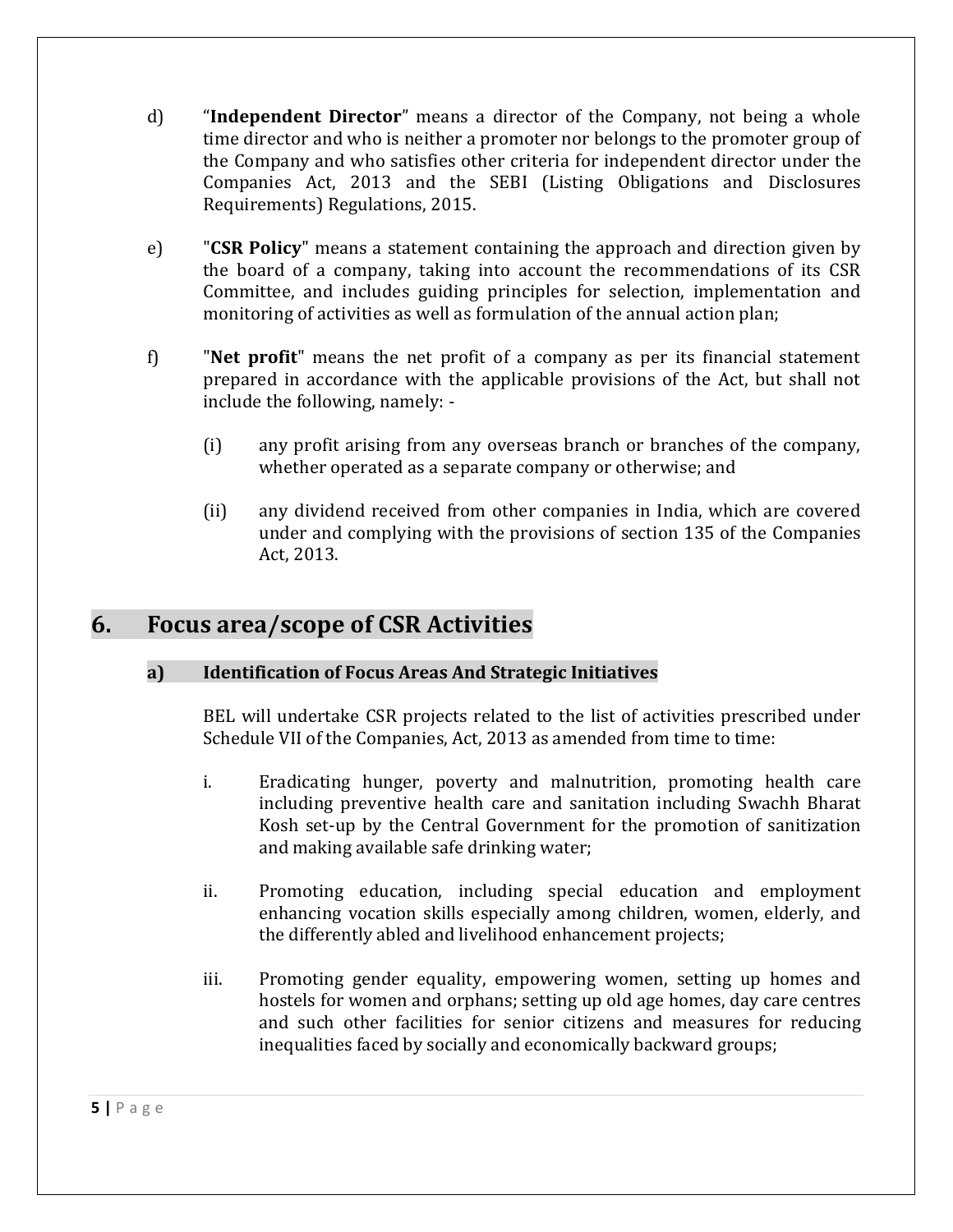- iv. Ensuring environmental sustainability, ecological balance, protection of flora and fauna, animal welfare, agroforestry, conservation of natural resources and maintaining quality of soil, air and water including contribution to Clean Ganga Fund set-up by the Central Government for rejuvenation of river Ganga;
- v. Protection of national heritage, art and culture including restoration of buildings and sites of historical importance and works of art; setting up public libraries; promotion and development of traditional arts and handicrafts;
- vi. Measures for the benefit of armed forces veterans, war widows and their dependents;
- vii. Training to promote rural sports, nationally recognized sports, Paralympic sports and Olympic sports;
- viii. Contribution to the Prime Minister's National Relief Fund or any other funds set up by the Central Government for socio-economic development and relief and welfare of the Schedule Castes, the Scheduled Tribes, other backward classes, minorities and women;
- ix. Contributions or funds provided to incubators; or research and development projects in the field of science, technology, engineering and medicine, funded by the Central Government or State Government or Public Sector Undertaking or any agency of the Central Government or State Government;
- x. Contributions to public funded Universities; Indian Institute of Technology (IITs); National Laboratories and autonomous bodies established under Department of Atomic Energy (DAE); Department of Biotechnology (DBT); Department of Science and Technology (DST); Department of Pharmaceuticals; Ministry of Ayurveda, Yoga and Naturopathy, Unani, Siddha and Homoeopathy (AYUSH); Ministry of Electronics and Information Technology and other bodies, namely Defense Research and Development Organisation (DRDO); Indian Council of Agricultural Research (ICAR); Indian Council of Medical Research (ICMR) and Council of Scientific and Industrial Research (CSIR), engaged in conducting research in science, technology, engineering and medicine aimed at promoting Sustainable Development Goals (SDGs).
- xi. Rural development projects;
- xii. Disaster management, including relief, rehabilitation and reconstruction activities;

**6 |** P a g e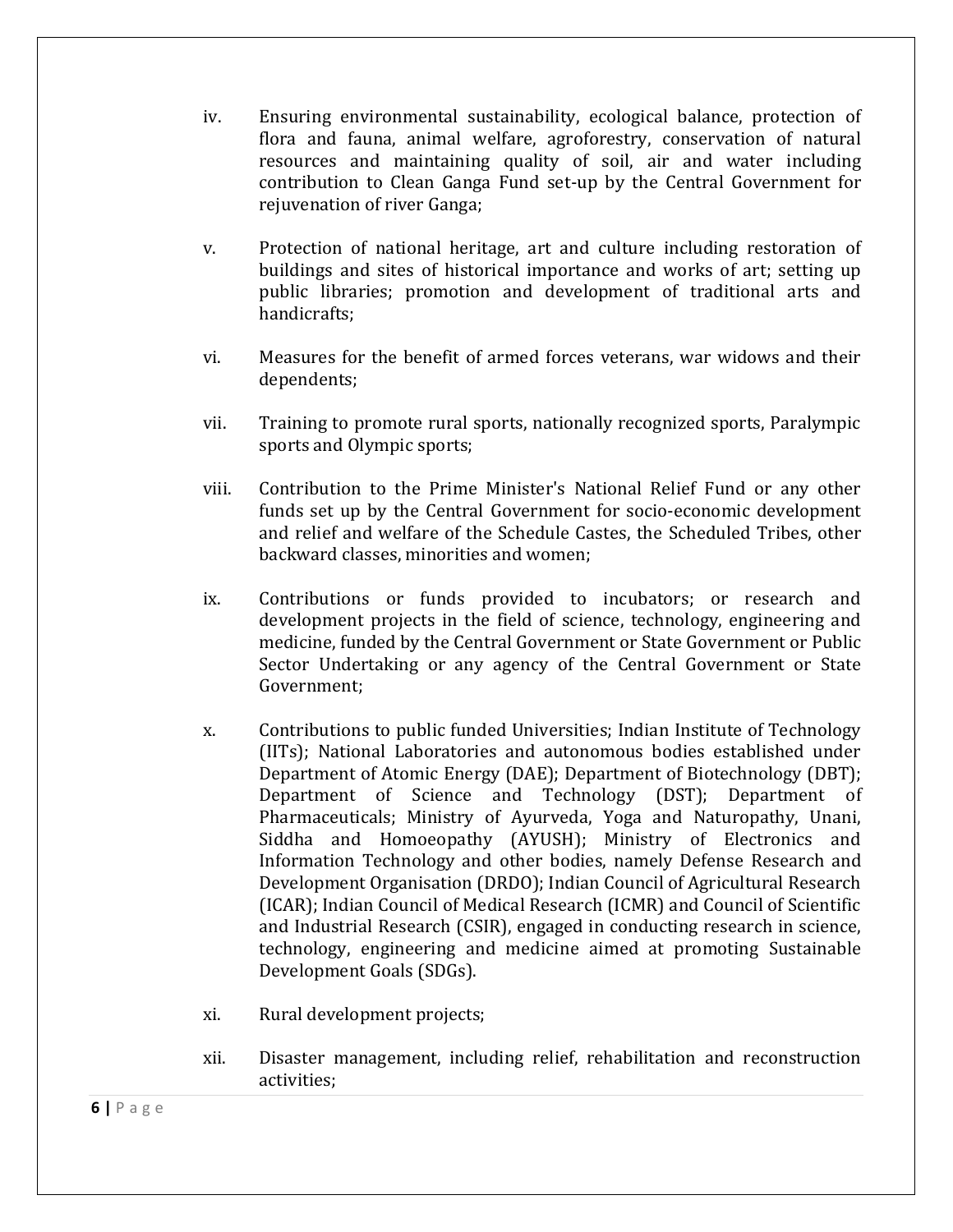#### xiii. Slum Area Development

Explanation: For the purposes of this item 'slum area' shall mean any area declared as such by the Central Government or any State Government or any other competent authority under any law for the time being in force.

- xiv. Any other CSR programmes as may be included by the Central Government in Schedule VII of the Companies, Act, 2013 from time to time;
- xv. Such other projects which, in view of the Board of Directors, are within the scope of CSR activities prescribed by the Central Government from time to time.

The following activities however will not form part of CSR activities:

- i. Activities undertaken in pursuance of the Company's normal course of business;
- ii. Activities which benefit only the employees of the company and their families;
- iii. Contribution of any amount directly or indirectly to any political party under section 182 of The Companies Act, 2013;
- iv. Activities undertaken outside India except for training of Indian sports personnel representing any State or Union territory at national level or India at international level;
- v. activities supported by the companies on sponsorship basis for deriving marketing benefits for its products or services;

#### **b) Undertaking CSR Activities**

CSR activities will be undertaken by all plants and office locations of the Company to the best possible extent within the definition ambit of the identified "Focus / Trust Area" as approved by the CSR Committee, either directly or through such other entity / trust approved by the CSR Committee.

The time period / duration over which a particular programme will be spread, will depend on its nature, extent of coverage and the intended impact of the programme.

The Board of Directors shall ensure that CSR activities are undertaken by the company itself or through –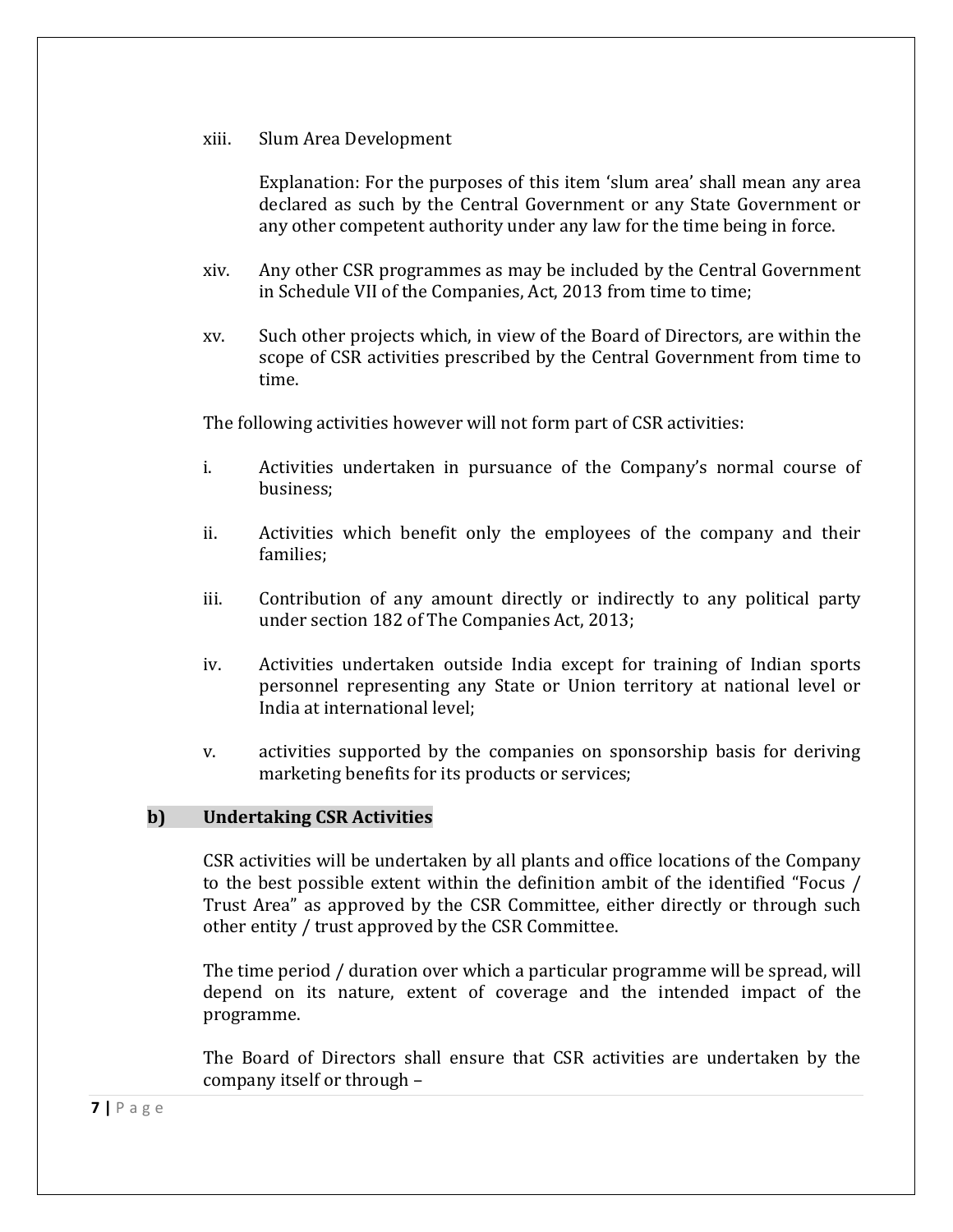- (a) a company established under section 8 of the Act, or a registered public trust or a registered society, registered under section 12A and 80 G of the Income Tax Act, 1961 (43 of 1961), established by the company, either singly or along with any other company, or
- (b) a company established under section 8 of the Act or a registered trust or a registered society, established by the Central Government or State Government; or
- (c) any entity established under an Act of Parliament or a State legislature; or
- (d) a company established under section 8 of the Act, or a registered public trust or a registered society, registered under section 12A and 80G of the Income Tax Act, 1961, and having an established track record of at least three years in undertaking similar activities.

#### **c) Funding & Allocation**

BEL shall spend in every financial year at least such percentage prescribed by government from time to time of the average net profits [as calculated under Companies (CSR Policy) Rules, 2014] of the previous three years for CSR activates. If BEL fails to spend such amount, then Board shall in its report specify the reasons for not spending the same amount and unless the unspent amount relates to any ongoing project, transfer such amount to a Fund specified in Schedule VII of The Companies Act, 2013, within a period of six months of the expiry of the financial year.

Any amount remaining unspent under 135(5) of Companies Act, 2013, pursuant to any ongoing project, fulfilling such conditions as may be prescribed, undertaken by a company in pursuance of its Corporate Social Responsibility Policy, shall be transferred by the company within a period of thirty days from the end of the financial year to a special account to be opened by the Company in that behalf for that financial year in any scheduled bank to be called the Unspent Corporate Social Responsibility Account, and such amount shall be spent by the Company in pursuance of its obligation towards the Corporate Social Responsibility Policy within a period of three financial years from the date of such transfer, failing which, the company shall transfer the same to a Fund specified in Schedule VII, within a period of thirty days from the date of completion of the third financial year.

Any surplus arising out of the CSR activities shall not form part of the business profit of the Company and shall be ploughed back into the same project or shall be transferred to the Unspent CSR Account and spent in pursuance of CSR policy and Annual Action Plan of the Company or transfer such surplus amount to a Fund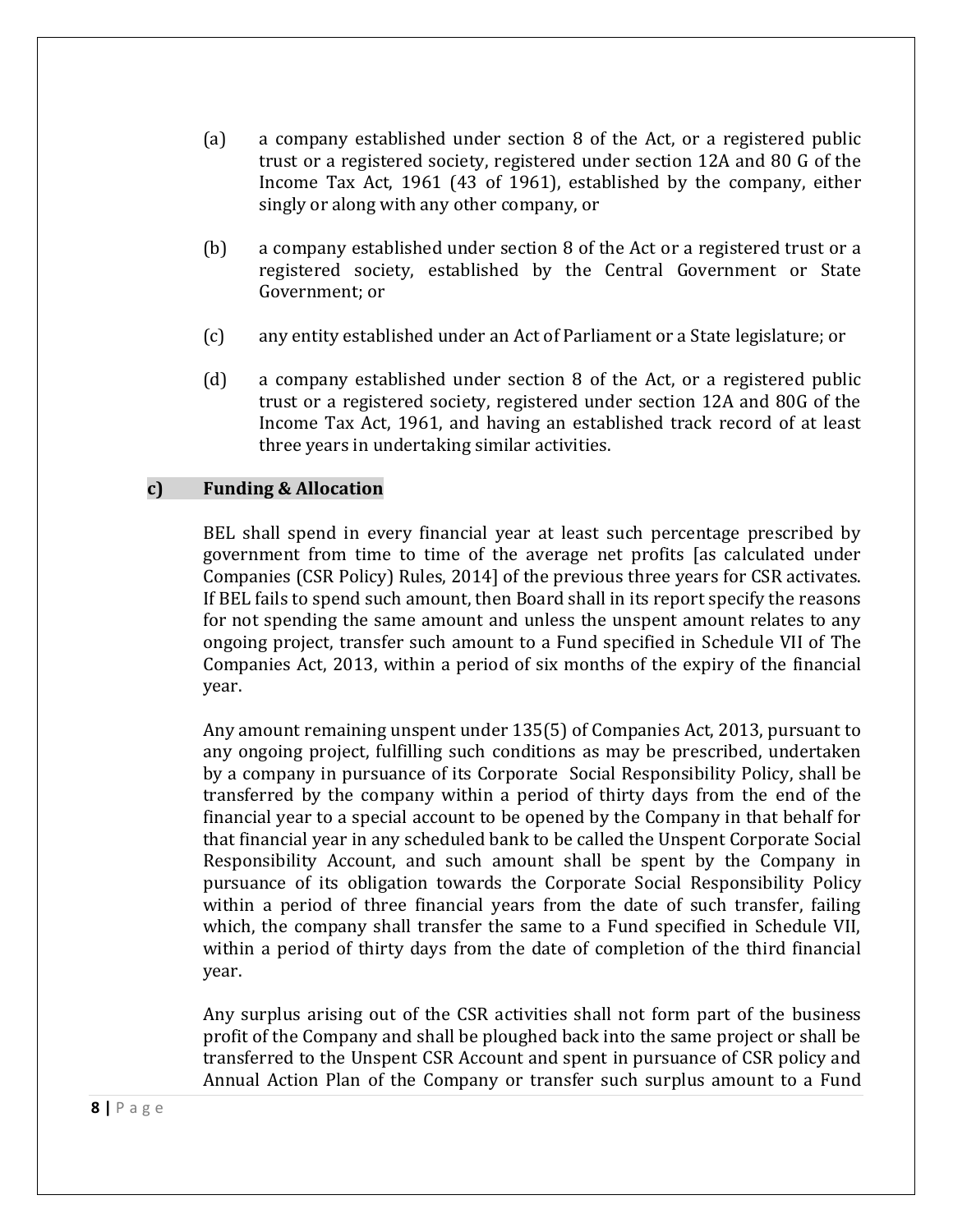specified in Schedule VII, within a period of six months of the expiry of the financial year.

From the Annual CSR Budget allocation, a provision will be made towards the following expenditure heads, on a year on year basis:

i) Contribution towards National Calamites or Disasters

BEL may allocate such sum as decided by the Board towards its CSR budget each year that will be used for rendering / contributing in the event of natural calamities or disasters affecting the communities in India in general and in and around the areas where BEL has its operations in particular.

ii) From the annual CSR Budget allocation, BEL may also incur expenditure on the identified arrears mentioned in Schedule VII of the Companies Act 2013.

#### **d) Implementation**

- i) The Board of Directors of BEL will ensure that:
	- 1. The activities as are included in BEL CSR Policy are undertaken by the Company;
	- 2. BEL spends in every financial year, at least such percentage of the average net profits of the Company made during the three immediately preceding financial years or such other amount as may be specified by the Government from time to time.
- ii) The plants and office locations of the Company shall implement the CSR programmes as under:
	- 1. Identify CSR Projects / Programme to be taken up in a financial year giving preference to the local areas around factories / offices;
	- 2. The proposal for CSR activities, as identified by the plants and office locations, will be evaluated by the CSR Committee;
	- 3. The Committee will recommend the proposal to the Board of Directors together with the quantum of the CSR expenditure to be incurred for a financial year The CSR Committee shall also formulate and recommend to the Board, an Annual Action Plan after reviewing project wise budget allocation suggested by Implementing Agency and the same shall include the following;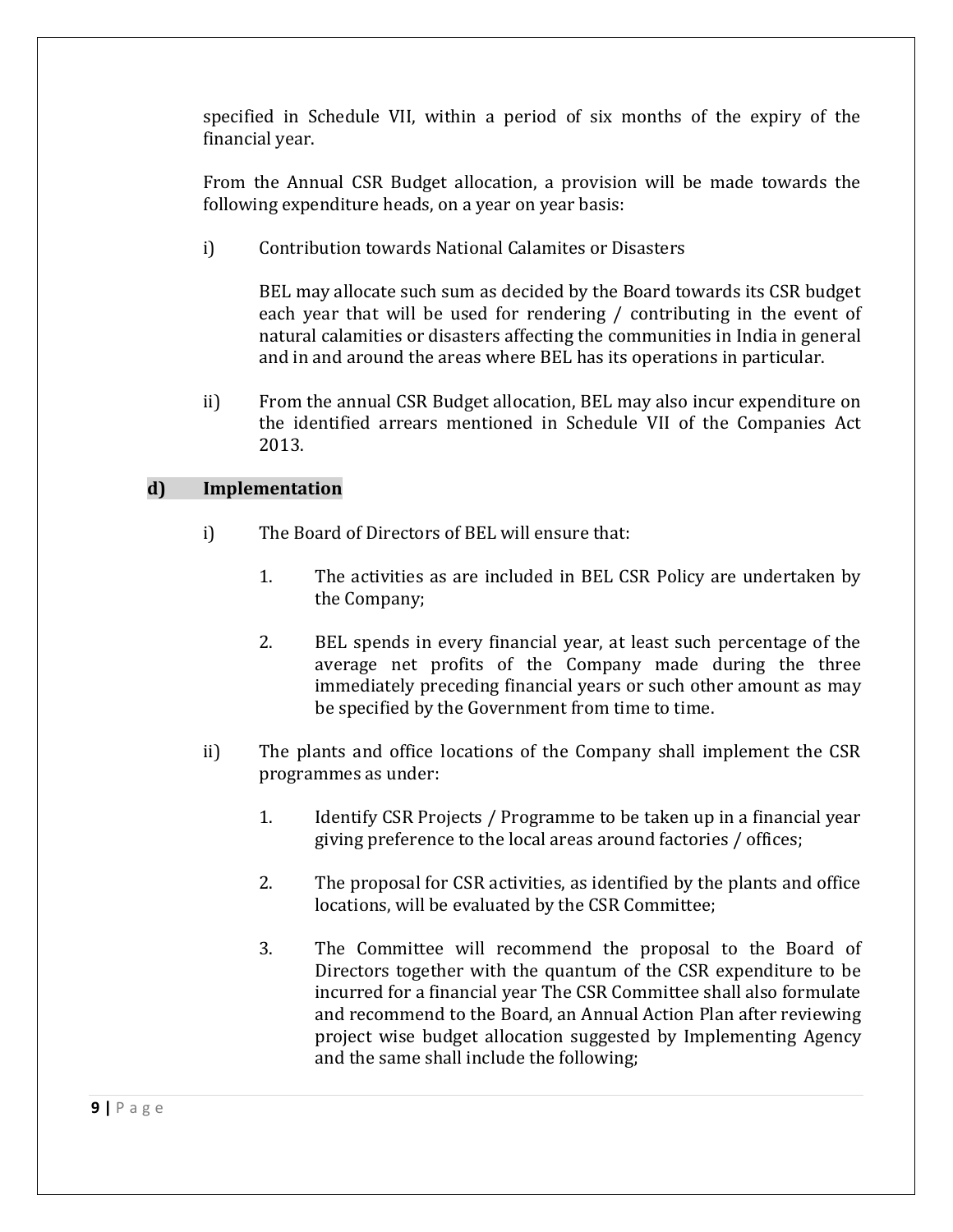- (a) the list of CSR projects or programmes that are approved to be undertaken in areas or subjects specified in Schedule VII of the Act;
- (b) the manner of execution of such projects or programmes as specified in sub-rule (1) of rule 4 of CSR Rules;
- (c) the modalities of utilisation of funds and implementation schedules for the projects or programmes;
- (d) monitoring and reporting mechanism for the projects or programmes; and
- (e) details of need for an independent impact assessment, if any, for the projects undertaken by the company as and when the CSR Contribution of BEL exceeds Rs. 10 Crore or such amount as may be specified by government from time to time;

Provided that Board may alter such plan at any time during the financial year.

- 4. Board of Directors of BEL, after taking in to account the recommendation made by the CSR Committee, will approve the proposal and the expenditure for CSR programme for a financial year;
- 5. The proposal may be implemented directly (through the help of employees or direct contribution) or through implementing partners, executing agencies which include registered trusts, societies, NGOs having an established track record in carrying out the specific proposal. BEL shall specify the activities / programmes to be undertaken;
- 6. The proposal may be implemented in collaboration with other companies provided the CSR Committees of the respective companies approve such activities / programmes to be undertaken jointly.

#### **e. Powers for approval**

CSR programmes as may be identified by plants and office location of the Company will be required to be put up to the CSR Committee of the Board at the beginning of each financial year.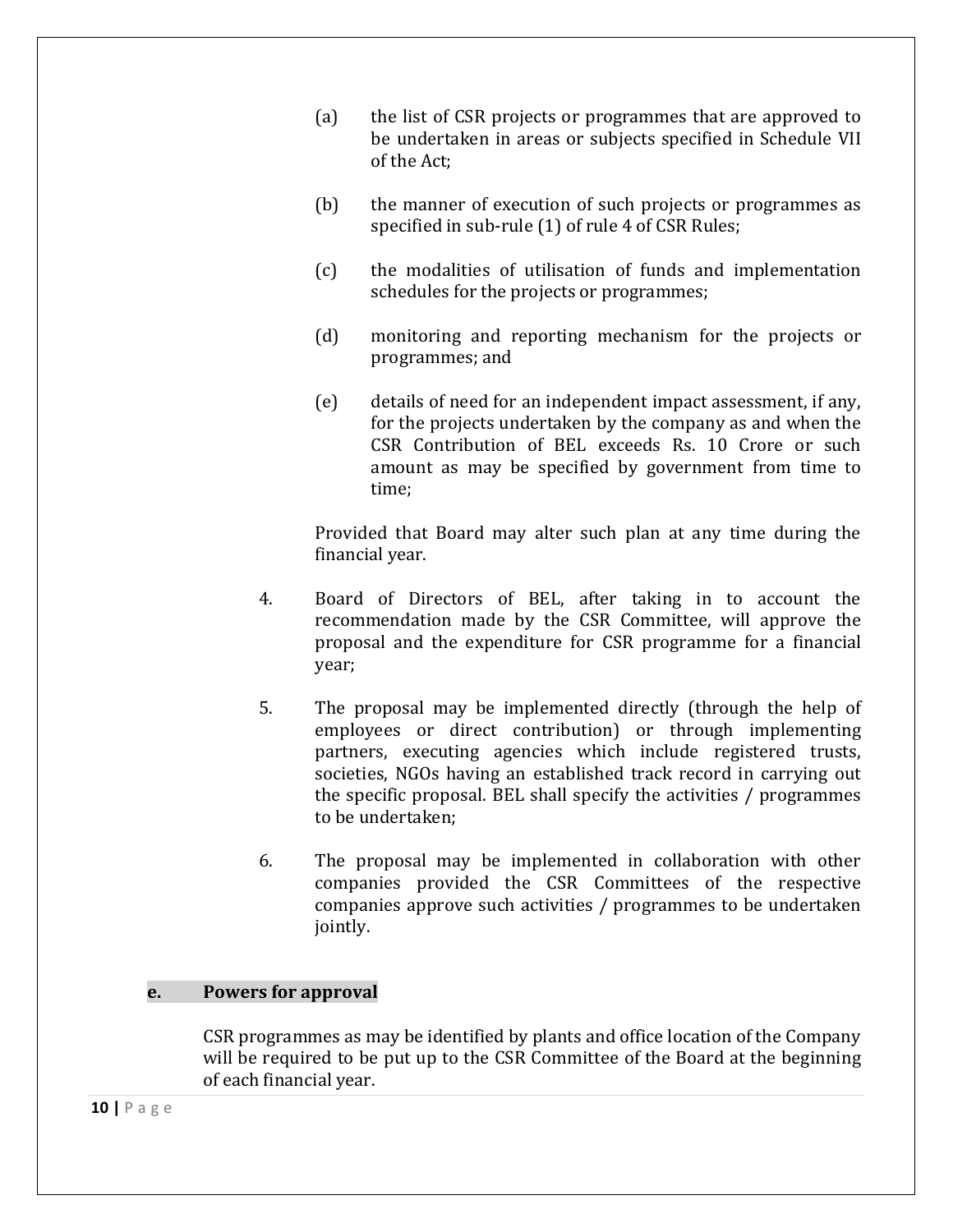For meeting the requirements arising out of immediate and urgent situations, Chairman and / or Managing Director is authorised to approve proposals in terms of the empowerment accorded to him by CSR Committee.

#### **f. Executing agency/ partners**

- i) BEL will seek to identify suitable programmes for implementation in line with the CSR objectives of the Company and also benefit the stakeholders and the community for which those programmes are intended. These works would be done through :
	- (a) a company established under section 8 of the Act, or a registered public trust or a registered society, registered under section 12A and 80 G of the Income Tax Act, 1961 (43 of 1961), established by the company, either singly or along with any other company, or
	- (b) a company established under section 8 of the Act or a registered trust or a registered society, established by the Central Government or State Government; or
	- (c) any entity established under an Act of Parliament or a State legislature; or (d) a company established under section 8 of the Act, or a registered public trust or a registered society, registered under section 12A and 80G of the Income Tax Act, 1961, and having an established track record of at least three years in undertaking similar activities.
- ii) Agreement between BEL & Executing agency:

Once the programmes approved by the CSR Committee of the Board are communicated to the BEL Offices / Units, they will be required to enter into an agreement with each of the executing/ implementing agency as per the Standard Model Agreement.

## <span id="page-10-0"></span>**7. Monitoring**

- a) To ensure effective implementation of the CSR programmes undertaken, a centralised monitoring mechanism will be set up under the guidance of the CSR Committee.
- b) The progress of CSR activities under implementation will be reported to the CSR Committee, through the Company Secretary of BEL, on a monthly / quarterly / periodic basis.